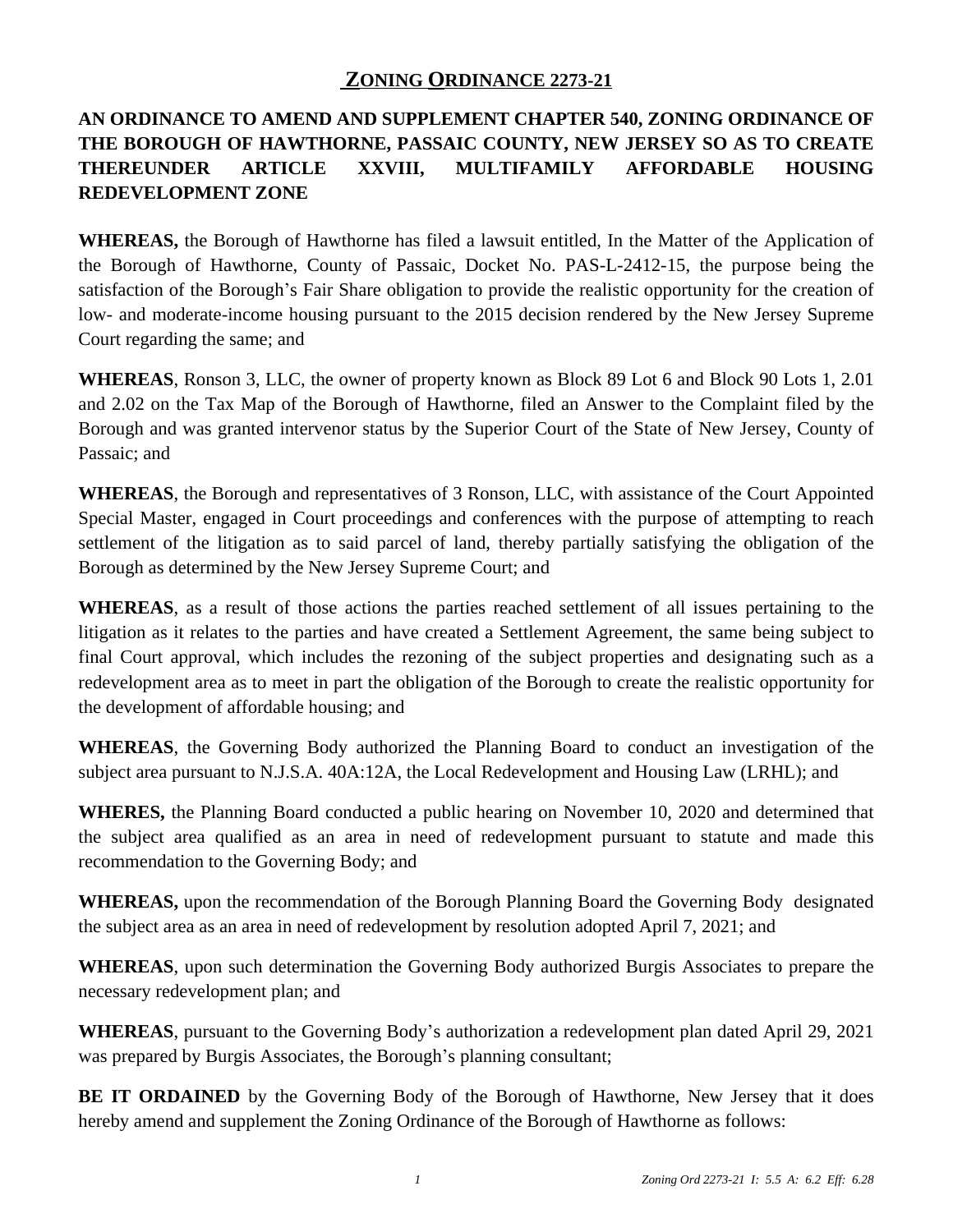**SECTION 1.** Article I §540-4 **Establishment of zones** is hereby amended and supplemented to add the following new zoning district:

R-12-R Multifamily Affordable Housing Redevelopment Zone

**SECTION 2.** The official Zoning Map of the Borough of Hawthorne is hereby amended to zone tax lots 1, 2.01, 2.02 within Block 90 and tax lot 6 within Block 89 as R-12-R, Multifamily Affordable Housing Redevelopment Zone subject to the regulations of Article XXVIII created herein.

**SECTION 3. New Article XXVIII, Multifamily Affordable Housing**, **R-12-R Zone** is hereby added as follows:

## **§ 540-197 Purpose**

Purpose. The purpose of this district is to encourage the production of low and moderate-income multifamily housing in conformance with the latest procedural and substantive rules for affordable housing as determined by the Courts or other applicable authority, by permitting inclusionary multifamily development subject to the R-12-R regulations enumerated herein. This ordinance is created in fulfillment of a Settlement Agreement by and between the Borough of Hawthorne, New Jersey, 3 Ronson, LLC and the Fair Share Housing Center in connection with the Borough of Hawthorne's declaratory judgment action captioned "In the Matter of the Application of the Borough of Hawthorne" bearing docket number PAS-L-2412-15 pursuant to *In re the Adoption of N.J.A.C. 5:96 and 5:97 by the Council on Affordable Housing*, 221 *N.J.* 1 (2015).

### **§ 540-198 Principal permitted uses.**

Permitted principal uses shall be limited to residential multifamily development as regulated by this Article.

### **§ 540-199 Permitted accessory uses**

- (1) Any use which is ordinarily subordinate and customarily incidental to the principal permitted uses R-12-R zone.
- (2) Surface parking.
- (3) Signs as permitted by ordinance.
- (4) Retaining walls as regulated by **§ 540-204**
- (5) Fences as permitted by ordinance.

## **§ 540-200 Development Requirements**

The total number of residential units permitted in the R-12-R Zone shall not exceed 116 units plus 1 caretaker unit and the total number of required affordable housing units shall not be less than 17.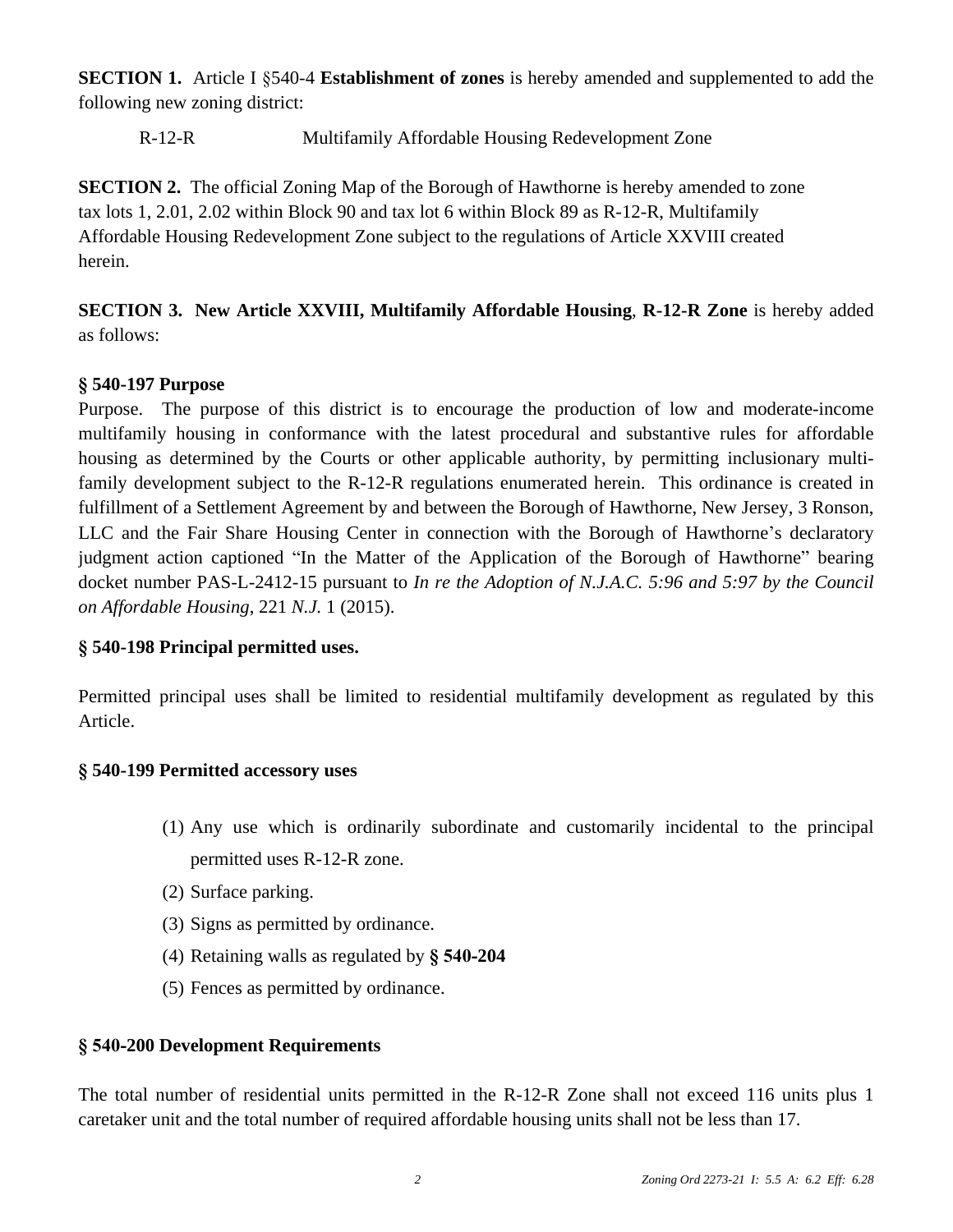#### **§ 540-201 Area and Bulk Requirements**

| A. Lot area, external yard and bulk requirements.                                                                                       |            |
|-----------------------------------------------------------------------------------------------------------------------------------------|------------|
| (1) Minimum lot area (acres):<br>(2) Minimum distance between buildings (feet):<br>(3) Minimum setbacks from external lot lines (feet): | 6.0<br>60  |
| (a) Front yard (feet):                                                                                                                  | 85         |
| (b) Side yard (feet):                                                                                                                   |            |
| i. Buildings with direct frontage on<br>Goffle Road.                                                                                    | 30         |
| ii. Buildings setback within 350 feet to Goffle Road                                                                                    | 75         |
| iii. Buildings setback within 480 feet to Goffle Road                                                                                   | 60         |
| (4) Rear yard (feet):                                                                                                                   | 60         |
| (5) Maximum number stories and building height (stories/feet):                                                                          | $4/45*$    |
| (6) Maximum impervious lot coverage (percent):                                                                                          | 50 percent |
| (7) Maximum building length (feet):                                                                                                     | 260        |

\*height shall be measured from the finished floor of the first residential level above parking but in no event shall any portion of a building exceed the height of 55 feet as measured from the average finished grade of the building as determined by measurements taken at the midpoint of the length of each building wall at the foundation to the ridge line of the building.

### **§ 540-202 Parking and Circulation requirements**

Residential Site Improvement Standards (RSIS) shall apply.

#### **§ 540-203 Fire Access Lanes**

- A. A secondary emergency access road serving any development within the R-12-R Zone shall be provided subject to the review and approval of the Planning Board.
- B. A dedicated and unobstructed 15-foot wide fire lane shall be provided for any building with direct frontage on Goffle Road.

### **§ 540-204 Retaining Walls**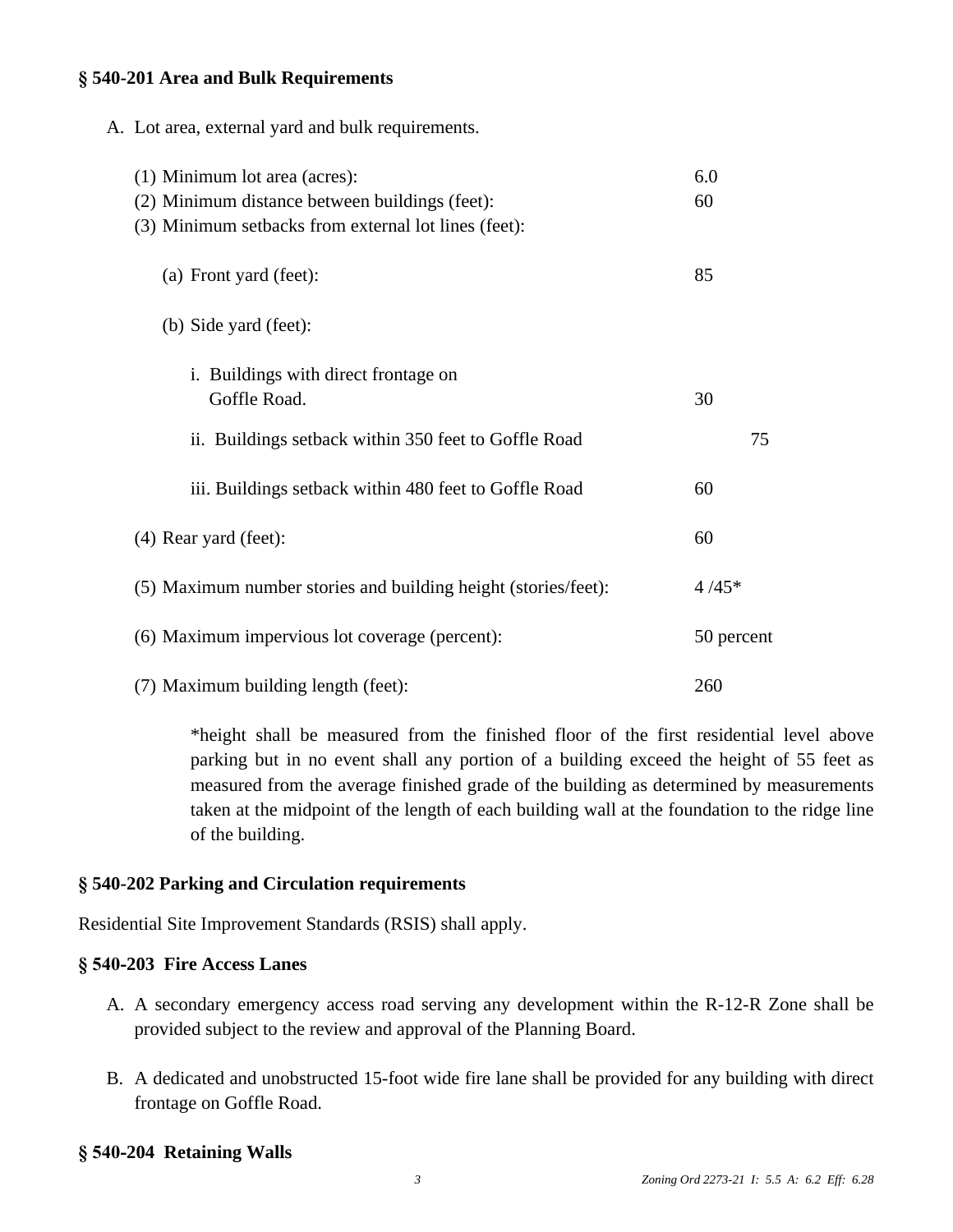Retaining walls may be located within a perimeter buffer or elsewhere on-site as needed subject to the following:

- A. Retaining walls shall be tiered wherever possible.
- B. Retaining walls shall have a landscaped shrub base when wall height exceeds 5'.
- C. Retaining walls adjacent to existing residential properties where the exposed face of wall faces such properties (i.e. the proposed improvements are above the adjacent residential property) shall be setback from the property line minimally the same height of the proposed retaining wall but in no event shall an outward facing retaining wall exceed a maximum height of 8 feet.
- D. Retaining walls adjacent to existing residential properties AND greater than 200' setback from Goffle Rd. where the exposed face of wall faces away from such properties (i.e. the proposed improvements are below the adjacent residential property) shall not exceed 25' feet in height. Such walls serve to lessen visual height impact on adjacent single-family homes.
- E. Walls setback less than 100' from Goffle Rd. shall not exceed 10' in height.
- F. Retaining wall color shall be of earth-tone and complimentary to proposed structure finishes.
- G. Retaining walls shall have a protective, black vinyl coated chain link fence on top for safety when wall height is more than 3'.
- H. Retaining walls are permitted within all required setbacks and buffers.

### **§ 540-205 Required Buffers**

A planted landscaped perimeter buffer shall be provided subject to the following standards in addition to § 540-209 as follows:

- A. No less than a 50-foot planted buffer shall be maintained along the front yard.
- B. No less than a 15-foot planted buffer shall be maintained along the northerly side and rear yards.
- C. No less than a 30-foot planted buffer shall be maintained along the southerly side yard for a distance of no less than 300 feet as measured from the intersection of the rear lot line with the southerly lot line extending east.
- D. No accessory structures, parking, or storage of materials shall be permitted within the required buffer. Circulation drives, pedestrian walkways and stormwater swales are permitted within all required buffers except that not more than 10% of the required buffer shall be affected. All underground utilities are permitted within required buffer areas.
- E. Buffer Areas. Buffers shall comply with the following standards:
	- (1) Buffer planting shall provide year-round visual screen in order to minimize adverse impacts from a site on an adjacent property or from adjacent areas. It may consist of evergreen and deciduous trees and shrubs, berms, boulders, mounds, or combinations thereof to achieve the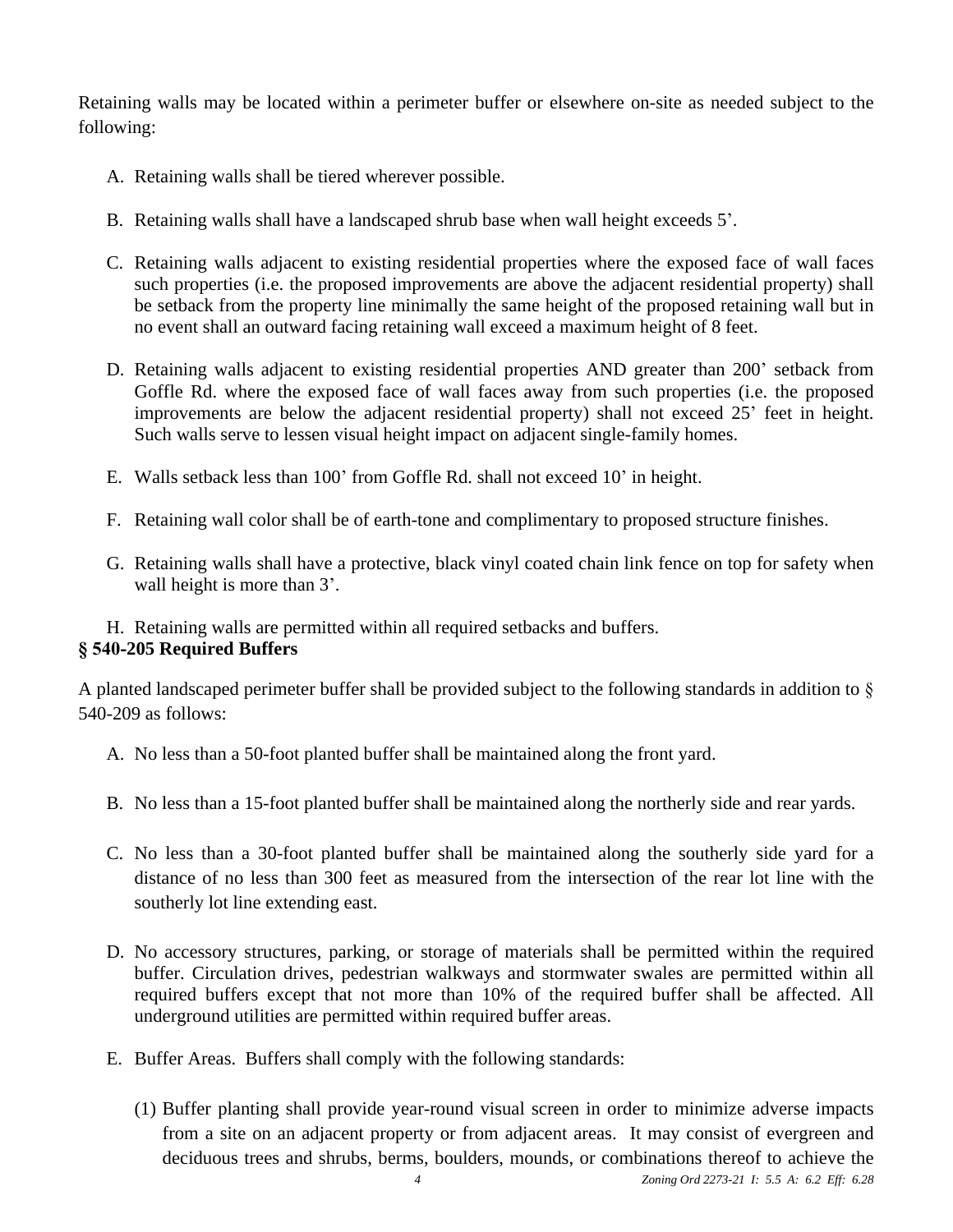stated objectives as approved by the appropriate land use board. While fencing may be installed to delineate the property line, the use of fencing or walls shall not be relied upon as the primary source of screening.

- (2) Where required, buffers shall be measured from property lines and street rights-of-way. Compliance shall be determined by the Planning Board, and any approvals required pursuant to this Section shall be obtained at the time of site plan and subdivision review. Buffer areas may overlap required setbacks.
- (3) The landscaping shall be designed to provide a visual screen along the majority of the buffer area. Planting shall be installed at a variety of sizes which conform to the following minimum sizes:

| <b>Shade Trees</b> | $2\frac{1}{2}$ -3-inch caliper |
|--------------------|--------------------------------|
| Evergreen Trees    | 7-8 feet                       |
| <b>Shrubs</b>      | 18-24 inches                   |

(4) Existing vegetation within the required transition buffer shall be preserved to the extent feasible and as determined appropriate by the Planning Board. It shall be supplemented with shade tolerant naturalistic massed plantings where necessary to provide screening of adjoining land uses.

### **§ 540-206 Soil Movement**

Any development within the R-12-R Zone shall comply with **§ 540-420** of the Borough code regulating the movement of soil.

### **§ 540-207 Steep Slope Regulations**

The Borough's steep slope regulations (Ch. 540, Art. XXI) and steep slope disturbance provisions in Sec. 540-160 Limitation on Site Disturbance are not applicable to the R-12-R Zone.

### **§ 540-208 Design Standards**

Development within the R-12-R Zone shall be subject to the following design standards. Relief from any required site design standard under § 540-209, shall be considered a design standard exception pursuant to N.J.S.A. 40:55D-51 (b) and not a variance.

- A. Architectural Design Standards
	- (1) Rooflines. Rooflines are not to be flat but pitched. Roofline offsets, dormers or gables shall be provided in order to provide architectural interest and variety to the massing of a building and to relieve the effect of a single, long roof.
	- (2) Fenestration shall be architecturally compatible with the style, materials, colors and details of the building. Windows shall be vertically proportioned.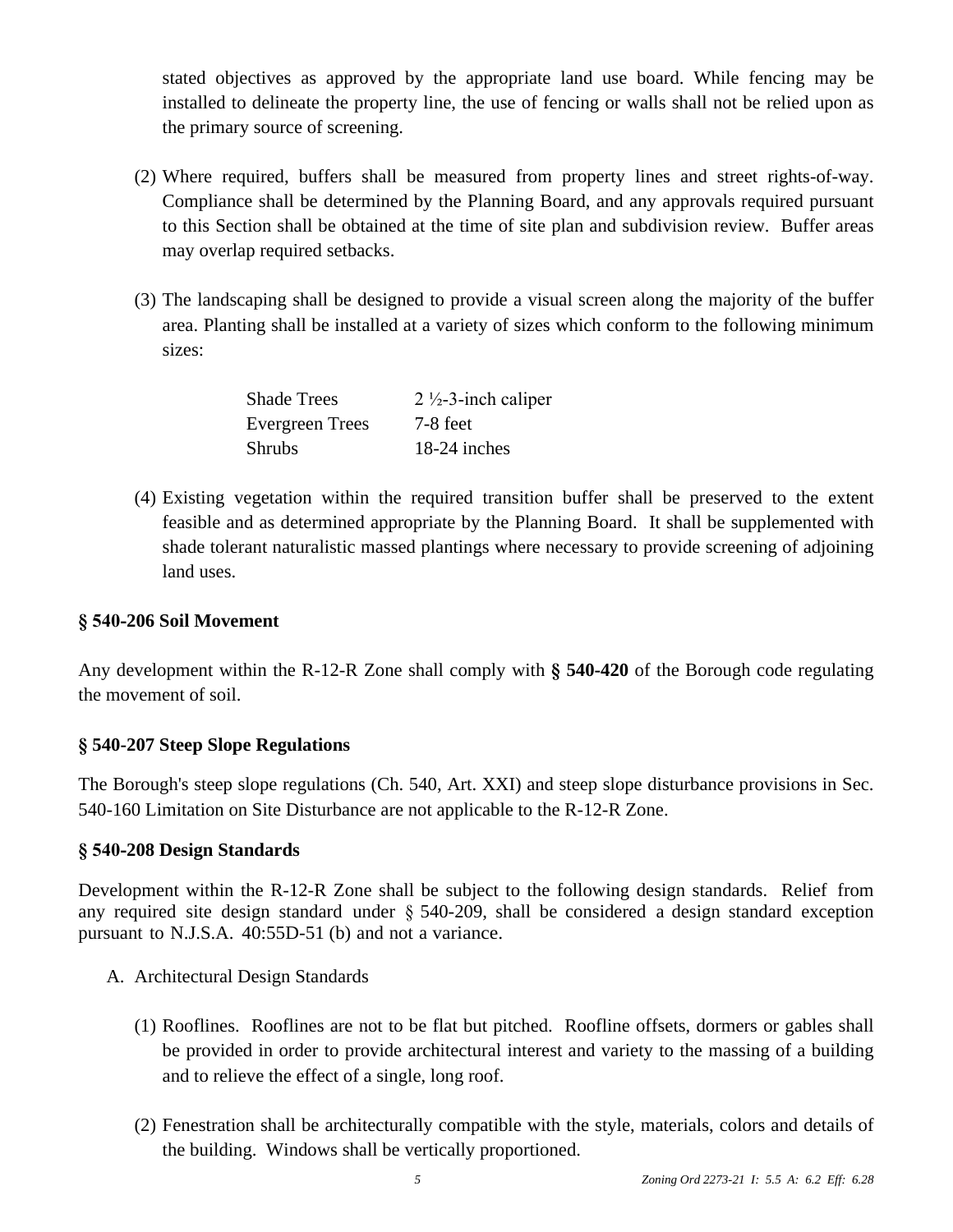- (3) All buildings should relate harmoniously to the site's natural features and existing buildings, as well as other structures in the vicinity that have a visual relationship and orientation to the proposed buildings. Such features should be incorporated into the design of building form and mass, and assist in the determination of building orientation in order to preserve visual access to natural and man-made community focal points.
- (4) Buildings with expansive blank walls are prohibited. Appropriate facade treatments should be imposed to ensure that such buildings and facades are integrated with the rest of the development and the entirety of the building.
- (5) Refuse and recycling shall be located interior to a building or alternatively, be placed such that they are conveniently located for residents. If located outside, the refuse area shall be appropriately screened by fencing not to exceed 6 feet.
- B. Landscaping
	- (1) Landscaping shall be provided to promote a desirable visual environment, to accentuate building design, define entranceways, screen parking areas, mitigate adverse visual impacts and provide windbreaks for winter winds and summer cooling for buildings*,* and enhance buffer areas. The impact of any proposed landscaping plan at various time intervals shall be considered. Plants and other landscaping materials shall be selected in terms of aesthetic and functional considerations. The landscape design shall create visual diversity and contrast through variation in size, shape, texture and color. The selection of plants in terms of susceptibility to disease and insect damage, wind and ice damage, habitat (wet-site, drought, sun and shade tolerance), soil conditions, growth rate, longevity; root pattern, maintenance requirements, etc., shall be considered. Consideration shall be given to accenting site entrances and unique areas with special landscaping treatment. Flowerbed displays are encouraged.
	- (2) Parking rows longer than 20 parking spaces should provide for a landscape island to break the pavement where practical and feasible.
	- (3) Landscaped islands should be at least six feet in width to accommodate plantings.
	- (4) Landscaping within sight triangles shall not exceed a mature height of 30 inches.
	- (5) Shade trees shall be pruned up to an 8-foot branching height above grade.
	- (6) All areas that are not improved with buildings, structures and other man-made improvements shall be landscaped with trees, shrubs, and ground cover.
	- (7) Shade trees should be a 2.5 to 3-inch caliper with a canopy height of at least the minimum American Nursery and Landscape Association Standards for this caliper.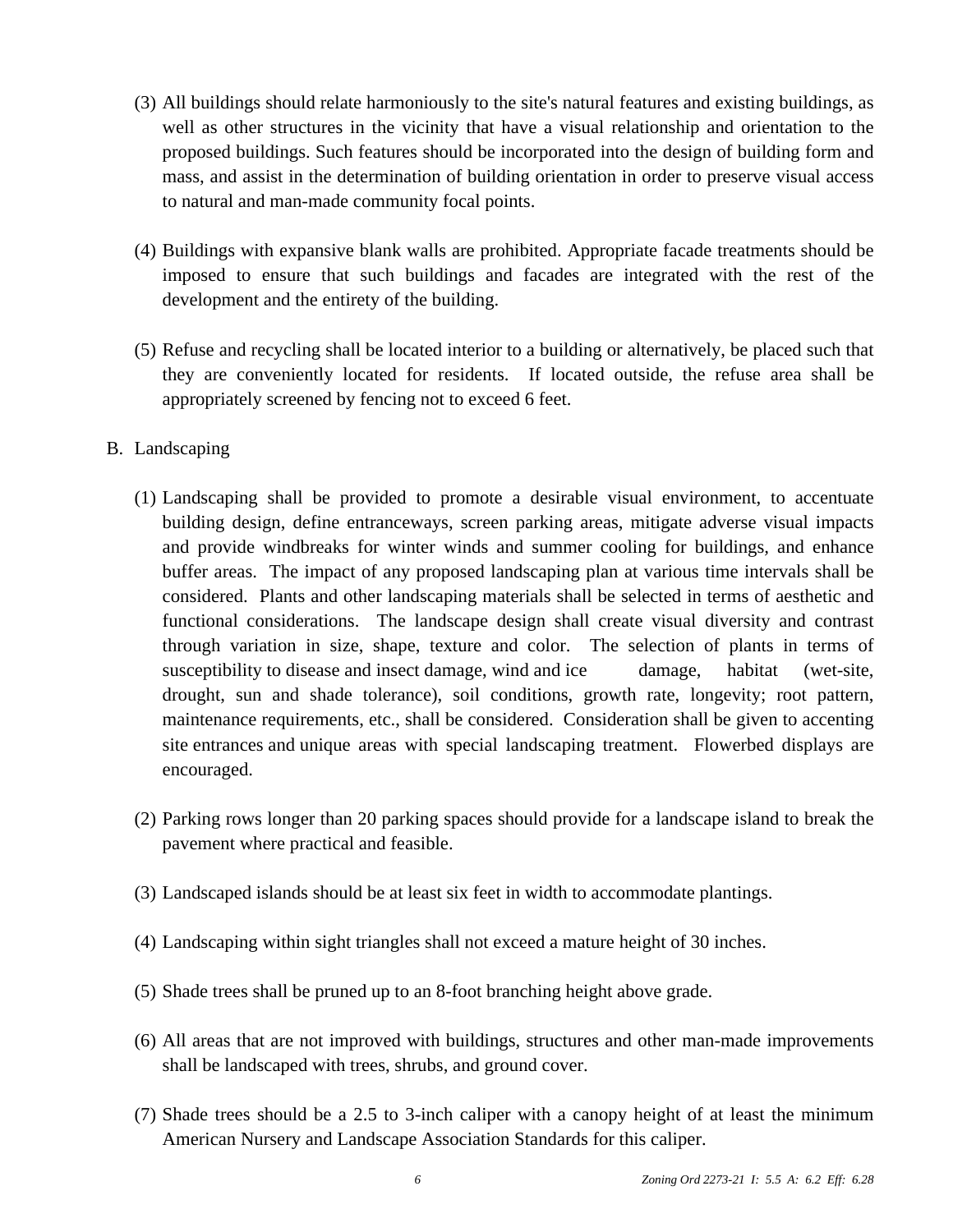- (8) Ornamental Trees shall be installed at a minimum size of 6 feet in height.
- (9) Shrubs shall be planted at a minimum size of 18 to 24 inches.
- (10) All plant material shall meet the minimum latest American Nursery and Landscape Association Standards.
- (11) Irrigation shall be provided for all buffer plantings and sodded lawn areas in a manner appropriate for the specific plant species. A growth guarantee of two growing seasons shall be provided and all dead or dying plants shall be replaced by the applicant, as required, to maintain the integrity of the site plan.
- (12) Landscape Plantings. A minimum of 30 percent of the plantings proposed shall be indigenous to the region.
- (13) Landscape Plan Content. A landscape plan shall be submitted with each major site plan or major subdivision application. In addition to the major site plan or subdivision submission requirements, the landscape plan shall include and identify the following information:
	- (a) Existing and proposed underground and above ground utilities such as site lighting, transformers, hydrants, manholes, valve boxes, etc. existing wooded areas, rock outcroppings and existing and proposed water bodies.
	- (b) Location of individual existing trees noted for preservation within the area of development and 30 feet beyond the limit of the disturbance. Trees 4 inches in diameter (measured 4 1/2 feet above the existing ground level) shall be located and identified by name and diameter unless the wooded area is shown with a specific limit line. In this case, specimen trees shall be located within thirty feet of the line. Indicate all existing vegetation to be saved or removed.
	- (c) Existing and proposed topography and location of all landscaped berms.
	- (d) Location, species and sizes of all proposed shade trees, ornamental trees, evergreen trees and shrubs and areas for lawns or any other ground cover. Different graphic symbols shall be used to show the location and spacing of shade trees, ornamental trees, evergreen trees, shrubs and ground cover. The size of the symbol must be representative of the size of the plant shown to scale.
	- (e) A plant schedule indicating botanical name, common name, size at time of planting (caliper, height and spread), quantity, root condition and any special remarks (spacing, substitutions, etc.) for all plant material proposed. Plants within the plant schedule shall be keyed to the landscape plan utilizing the first letter of the botanical plant name.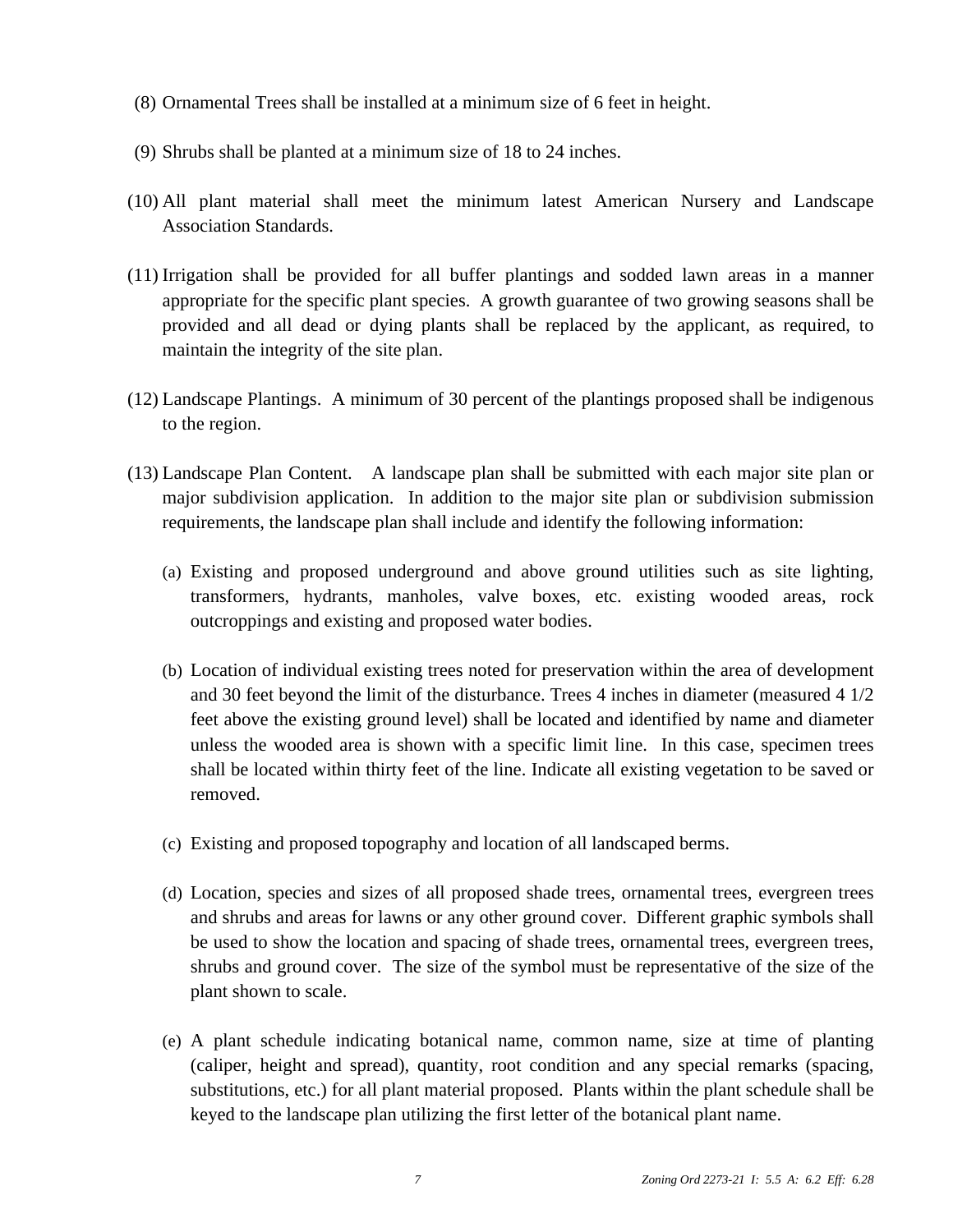(f) Planting and construction details and specifications.

### C. Lighting

- (1) All lighting fixtures and foot-candle standards for parking areas and recreation facilities should be consistent with the standards outlined by the Illuminating Engineering Society of North America (IESNA) and regulations of the Borough of Hawthorne.
- (2) The intensity, shielding, direction and reflecting of lighting shall be subject to site plan approval by the approving authority.
- (3) All parking areas, walkways, building entrances, and driveways required for uses in this zone shall be adequately illuminated during the hours of operation that occur after sunset. Any adjacent residential zone or use shall be shielded from the glare of illumination from site lighting and automobile headlights.
- (4) The use of creative lighting schemes to highlight building facades and related areas of a site shall be encouraged. The use of traditional style lanterns and similar fixtures shall also be encouraged. Exterior neon lights and lighting generating glare and unnecessary night-glow impacts shall be prohibited.
- (5) Whenever possible, light poles should be integrated into landscaped islands.
- D. Green infrastructure
	- (1) All development shall be in accordance with the regulations set forth in the Borough's Stormwater Management Ordinance (Chapter 437). Site design is encouraged to incorporate green design elements to achieve the following goals: reduce stormwater volume, minimize impervious coverage, decrease and delay peak discharge, reduce pollution and recharge groundwater.
	- (2) Various design elements may be incorporated into site design with the following specifically low impact development techniques encouraged: rain gardens, bio-infiltration planters, infiltration basins, vegetated swales and pervious paving.

### **§ 540-209 Application Requirements.**

- A. Application Requirements
	- (1) An applicant for development in the R-12-R Zone shall submit a site plan indicating the manner in which the site is to be developed. Said plan shall include all the data required by ordinance for site plan review unless otherwise waived by the Board.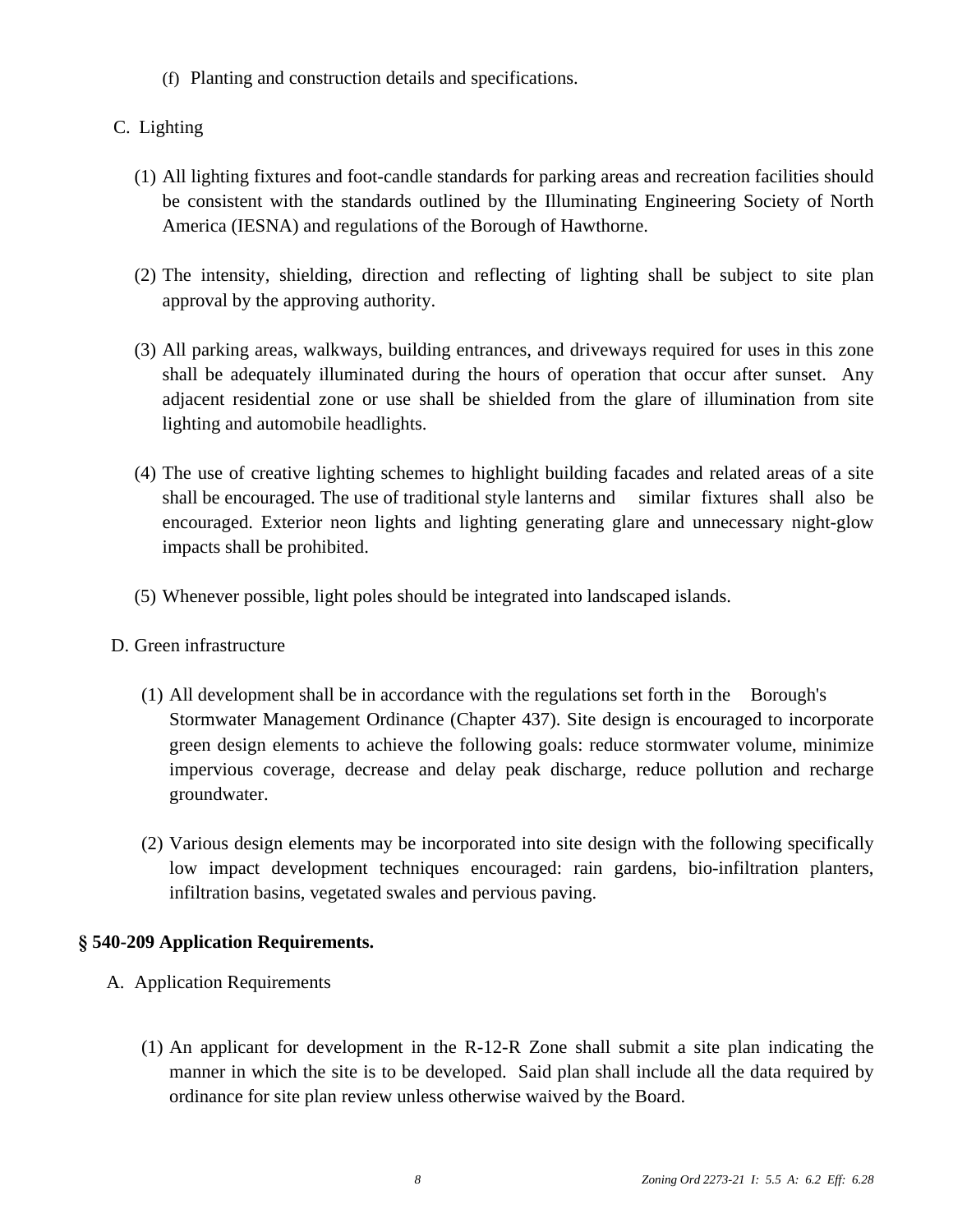- (2) The application shall contain, in addition to the site plan application checklist provisions, a report detailing the total number of dwelling units by bedroom count. The total number of units shall be indicated and intensity of use of the entire tract shall be noted.
- B. Application Process.

Notwithstanding the provisions of  $\S$  540-210 A. above, it is the intent of this ordinance for the Planning Board to expedite its review of any application submitted for this zone within the time frames established under N.J.S.A. 40:55D-1 et. seq. It is further the intent of this ordinance to not require off-site or off-tract improvements for development, unless the need for such improvements arise from the development within the zone nor shall the approving authority require items deemed as "cost-generating" as defined by N.J.A.C 5:93-10.1 et. seq.

### **[§](http://ecode360.com/32440557#32440557) [540-210](http://ecode360.com/32440557#32440557) [Low and Moderate-Income \(Mount Laurel\) Housing Requirements](http://ecode360.com/32440557#32440557)**

The following requirements as to the density and distribution of low-and [moderate-income](http://ecode360.com/32440557#32440557) dwelling units [shall apply.](http://ecode360.com/32440557#32440557) 

- A. [Low- and moderate-income \(Mount Laurel\) housing requirements:](http://ecode360.com/32440557#32440557)
	- (1) [Market-rate](http://ecode360.com/32440557#32440557) and minimum low- and [moderate-income](http://ecode360.com/32440557#32440557) housing set aside[:](http://ecode360.com/32440557#32440557) The total [number](http://ecode360.com/32440557#32440557) of [housing](http://ecode360.com/32440557#32440557) units shall not exceed [116](http://ecode360.com/32440557#32440557) [units](http://ecode360.com/32440557#32440557) plus 1 [caretaker](http://ecode360.com/32440557#32440557) unit [and](http://ecode360.com/32440557#32440557) the total [number](http://ecode360.com/32440557#32440557) of [affordable housing units shall not be less than 17.](http://ecode360.com/32440557#32440557)
	- (2) All low- and [moderate-income](http://ecode360.com/32440557#32440557) housing units shall be in [conformance](http://ecode360.com/32440557#32440557) with the latest applicable rules for affordable housing as [determined](http://ecode360.com/32440557#32440557) by the Council on Affordable Housing, the Courts or other [applicable](http://ecode360.com/32440557#32440557) authority, as determined [appropriate,](http://ecode360.com/32440557#32440557) [including](http://ecode360.com/32440557#32440557) such [issues](http://ecode360.com/32440557#32440557) as [phasing of building low- and moderate-income units in concert with market rate units.](http://ecode360.com/32440557#32440557)
	- (3) Bedroom distribution of low- and [moderate-income](http://ecode360.com/32440557#32440557) housing units. Subject to the [most](http://ecode360.com/32440557#32440557) current [applicable](http://ecode360.com/32440557#32440557) COAH or [other](http://ecode360.com/32440557#32440557) rules, the bedroom [distribution](http://ecode360.com/32440557#32440557) of low- and moderate[income units for affordable units constructed in the R-12-R Zone shall be as follows:](http://ecode360.com/32440557#32440557)
		- (a) No more than 20 percent of the low- and [moderate-income](http://ecode360.com/32440557#32440557) units shall be [one bedroom units.](http://ecode360.com/32440557#32440557)
		- (b) At least 20 percent of the low- and [moderate-income](http://ecode360.com/32440557#32440557) units shall be three [bedroom units.](http://ecode360.com/32440557#32440557)
		- (c) At least 30 percent of the low- and [moderate-income](http://ecode360.com/32440557#32440557) units shall be two [bedroom units.](http://ecode360.com/32440557#32440557)